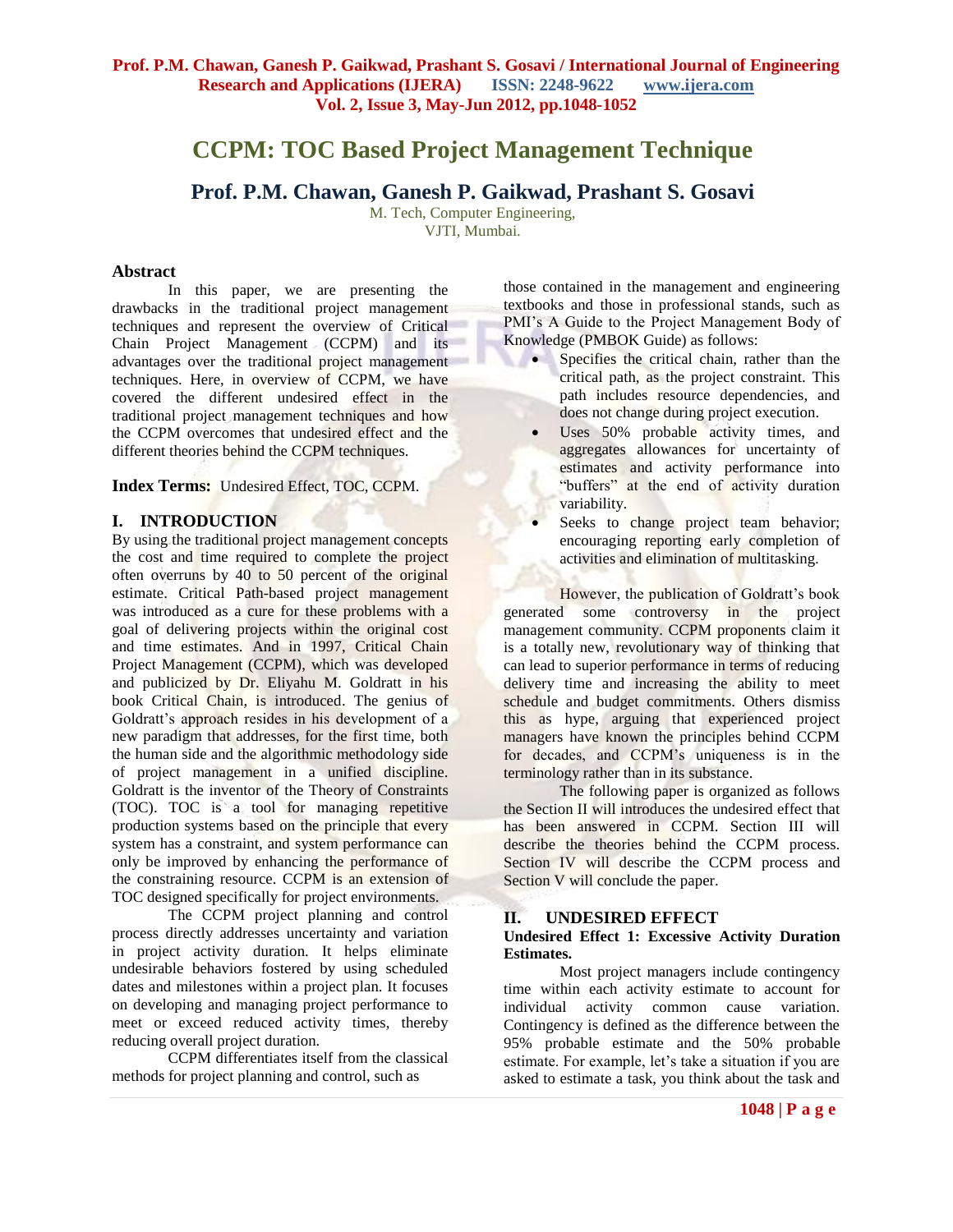the effort and decide that you can do the task in 5 days. Then, you think a little bit more. There may be something unfamiliar in the task. You worry about the effect of unplanned work interruptions. Finally, you want to make sure that you won't be late on your estimate because you don't want negative attention. Based on all this uncertainty, you announce that you can do the task in 10 days.

Thus, attempt to deal with uncertainty by including contingency in individual activity estimates are fruitless, and significantly extend project plan duration.

#### **Undesired Effect 2: Little Actual Activity Positive Variation.**

Goldratt described several effects that led to performance systematically overrunning estimates, although the estimates initially had extensive contingency time. Goldratt has described the student syndrome. According to this syndrome, if you have 10 days to do work which also include the contingency period, you put off really getting to work until fifth day of the task. This start should be ok because you have adequate safety in your estimate. Unfortunately, on the seventh or eighth day you encounter an unexpected problem with the work. Suddenly, you realize that your safety is gone, and that you will overrun your estimate no matter how hard you work. You spend the next two-three days working as fast as you can with an overrun of your original estimate.

Like the students in Critical Chain, you objectively look back on the task. You note that you wasted four days of safety in your slow start on the task. This makes feel like the activity was underestimated to begin with.

#### **Undesired Effect 3: Failure to Pass on Positive Variation.**

Projects do not get the benefit of many actual early activity completions. Even if completed "early," performing resources often fail to pass on positive variations. In most cultures, there is little or no reward for completing individual activities early, and punishment for being late or having quality problems. In many project environments, there is a significant disincentive to reporting an activity complete early. Work performed on "time and material" contracts results in less revenue if the work is completed early. Many companies budget work performed by internal functional organizations as if it were time and material contract work. If the functional organization completes the work in less

time than estimated, they cannot continue to charge to the project. If individuals complete activities early, they get more to do. These cultures drive local optima, which means delivery on the scheduled date, but not before. This environment encourages hidden safety, the student syndrome, and Parkinson's Law effects.

#### **Undesired Effect 4: Project Delay Caused by Activity Path Merging.**

Most projects have multiple activity paths must merge into the critical path by the end of the project; if for no other reason than into a milestone that identifies project completion. Usually, the path merges tend to concentrate near the end of the project. One reason for this is that "assembly" or "test" operations tend to occur near the end of the project, requiring many elements to come together. Activity path merging creates a filter that eliminates positive fluctuations, and passes on the longest delay. the reason is that merging activity paths means that all of the feeding paths are required to start the successor activity. Therefore, the successor activity cannot start until the latest of the merging activities completes.

#### **Undesired Effect 5: Multitasking**

Multitasking is the performance of multiple project activities at the same time. Let's us take of the example of simple multitasking and its bad effect. if the resource work one week on each project and then migrate to the next project. In this environment, the projects are accomplished in intermittent spurts. So, the first project will be completed after one week, next in next week and so on. And if the same three projects are done in multi tasking environment then the resource will spent some time on first project and then some time on second project and some time on third project. So, the completion time for all projects will eventually becomes the three weeks which will results in the efficiency loss.

#### **Undesired Effect 6: Loss of Focus.**

Several aspects of current project planning make it difficult for the project manager to know where to focus to ensure project delivery. These include:

- Early start schedules, which allow all activity paths to start at the same time. The instant jump to a high-activity level causes the project manager's attention to become diffused.
- Changing the critical path during project performance.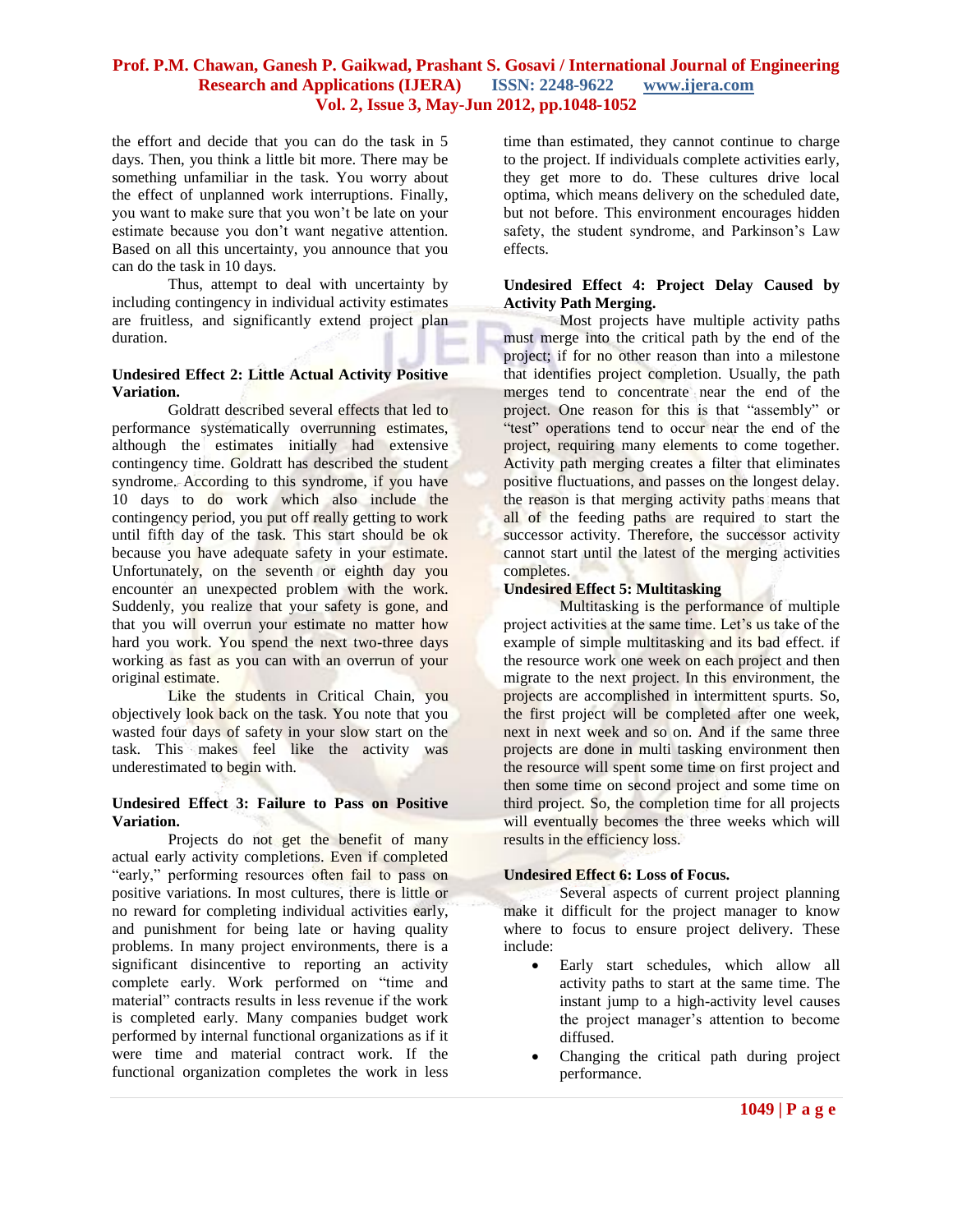Attempts to exclusively use earned value for project control.

## **III. THEORIES BEHIND THE CCPM**

CCPM uses three theory tools to improve project performance. It applies the theory to eliminate six specific project effects that lead to project schedule overruns and discussed above.

#### **Theory 1: Theory of Constraints.**

CCPM applies the TOC to project management. Goldratt first described TOC in The Goal when applied it to production systems. TOC can be summarized by: "Any system must have a constraint. Otherwise its output would increase without bound, or go to zero."

The primary message of The Goal is focus. Focus on the goal of the company. Focus on the constraint that blocks achieving the goal of the company. The Goal ends with five focusing steps, which apply to any physical system which is discussed in the next section.

- Identify the system constraint.
- Exploit the system constraint.
- Subordinate everything else to the system constraint.
- Elevate the system constraint, and
- If, in the previous step, a new constraint has been uncovered, repeat the process.

#### **Theory 2: Common Cause Variation.**

Dr. W. Edwards Deming included "an understanding of variation" as one of his four points of profound knowledge. He identified two types of

variation: (1) Common Cause Variation: A cause that is inherent in the system. The responsibility of management. (2) Special Cause Variation: A cause that is specific to some group of workers, or to a particular production worker, or to a specific machine or to a particular production worker, or to a specific machine, or to a specific local condition.

Projects have common cause variation in the performance time of activities. This variation represents uncertainty in the activity performance time. Although the time to perform individual project activities may be independent of each other, project activity networks define activity dependence. The project logic demands that successor activities cannot start until the predecessor activities complete.

## **Theory 3: Statistical Laws Governing Common Cause Variation.**

"The project variance is the sum of the individual activity variances". The statistical method to combine variances means that we can protect a chain of activities to the same level of probability with much less total contingency time than we can protect each individual activity. Aggregation of the contingency times dramatically reduces the overall estimated time for a chain of activities.

A second factor that comes into play in aggregating activities is the central limit theorem. The central limit theorem states "as sample size increase, the distribution of the sample mean becomes closer to the normal distribution."



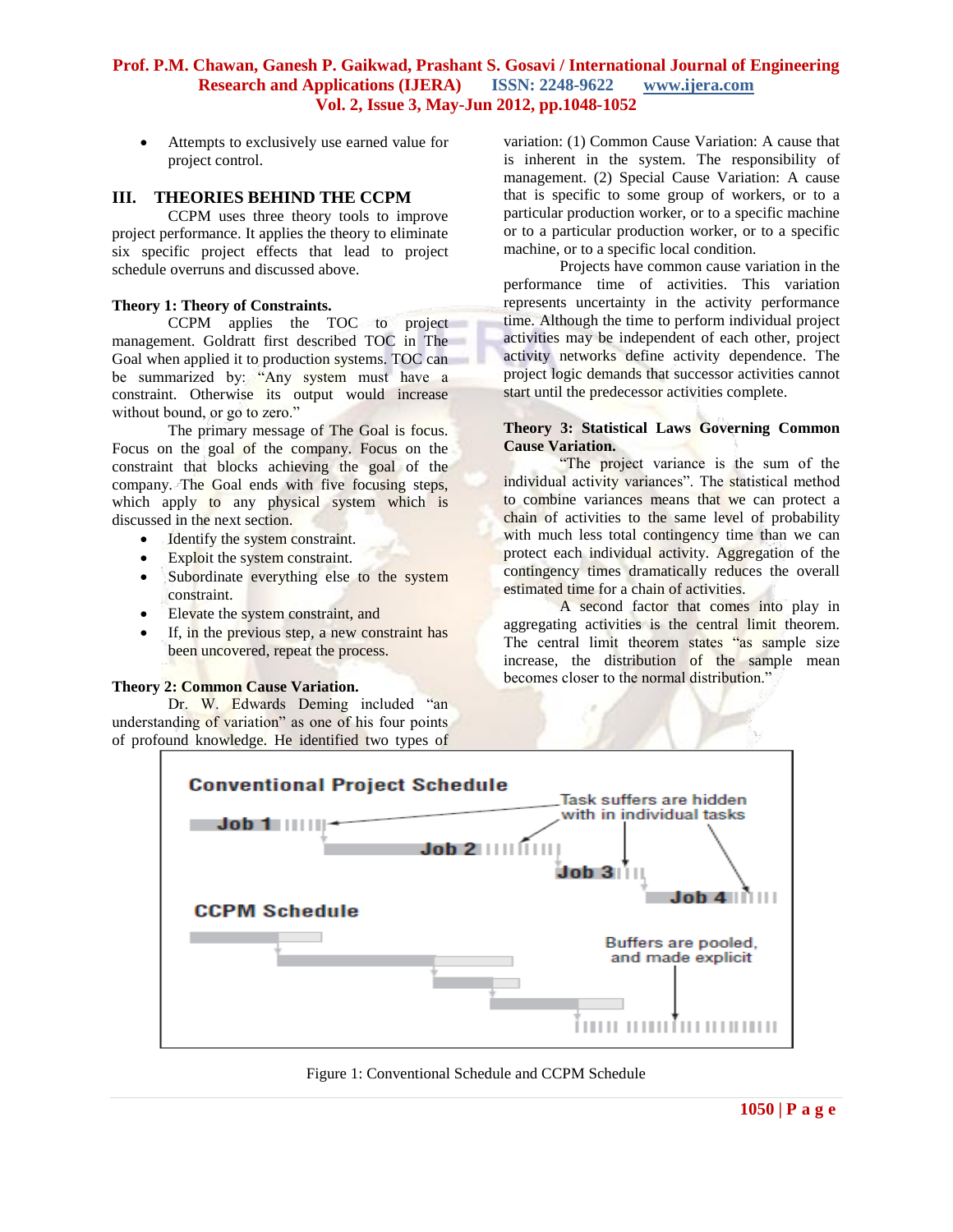#### **IV. CCPM METHOD**

CCPM's starting point is a list of tasks with their duration estimates and dependencies. The first step consists of developing an initial schedule for project tasks. This is done while taking into account the dependencies among the tasks and the availability of resources, because at least some of the resources have limited availability. The resulting schedule is longer than the schedule obtained with the basic critical path method algorithm; critical activities are delayed while waiting for the resources they require.

CCPM identifies the critical chain as the set of task that results in the longest path to project completion after resource leveling. The critical chain yields the expected project completion date, resources required by the task on the critical chain are defined as the critical resources. The next step in the CCPM planning consists of recalculating the project schedule based on the original shortened task duration estimates. The rational while shortening the original duration estimates is as follows:

- All tasks in the project are subject to some degree of uncertainty.
- When asked to provide an estimate of the duration, the task owner adds a safety margin in order to be almost certain of completing the task on time i.e. task duration are overestimated.
- In most cases the task will not require entire amount of safety margin and should be completed sooner the schedule.
- Because the safety margin is internal to the task, if it is not needed, it is wasted. The resources for the next task are not available until the scheduled time. Therefore, when it becomes obvious that the buffer is unnecessary, the task owner will use the buffer time anyway, because there is little incentive to finish early. On the other hand, any delays in the completion of tasks on the critical chain propagate to the successor tasks. Thus, gains are lost, delays are passed on in full, and the project is likely to finish late even if, on average there are enough buffers hidden in the tasks.

CCPM states that original duration estimates are such that likelihood of completion is 95% and they should be reduced to the point where the likelihood of completion is 50%.The difference between the project duration based on new estimates and the original project duration is called the project buffer and should be displayed on project Gantt chart as a separate task. Fig. illustrates the relationship

between the Original Schedule and the CCPM Schedule based on the shortened task durations.

The buffers, which were previously hidden in each task, have been made explicit and pooled. This pooled buffer is called the project buffer.

It is improbable that all the critical chain tasks will exceed their 50% likelihood duration estimates. Under the assumption of statistical independence, about half the tasks will exceed the 50% mark, while the other half will be completed at less than 50%. By pooling together the safety margins of the individual tasks the protection against uncertainty is improved, so CCPM suggests that the combined project buffer can be less than the sum of the safety margins of the individual tasks. This argument is supported by statistical theory which is discussed in section II.

The same process of making safety margins explicit and pooling them can be applied to noncritical paths. As before, the safety margin in each task is identified, taken out, and pooled at the end of the path. Because this buffer is placed where the path feeds back into the critical chain path, it is called a feeding buffer.

The third type of buffer used by CCPM is called a resource buffer, which is a virtual task inserted prior to critical chain tasks that require critical resources. Its purpose is to issue a signal to the critical resource that a critical chain task to which they are assigned is due to start shortly. According to CCPM, this wake-up call will cause the critical resource to wrap up any noncritical work and be ready to start work on the critical chain task as soon as its predecessors are completed. The resource buffer does not actually consume any resource, and it adds neither time nor cost to the project.

> At this point, CCPM has created a new project schedule, which consists of the original tasks with reduced durations and various types of buffers; the project buffer, the feeding buffer and the resource buffer.

For project plan execution, CCPM prescribes the following principles:

- Resources working on critical chain tasks are expected to work continuously on a single task at a time. They do not work on several tasks in parallel or suspend their critical tasks to do other work;
- Resources are to complete the task assigned as soon as possible, regardless of scheduled dates;
- If the task is completed ahead of schedule, work on its successor is to begin